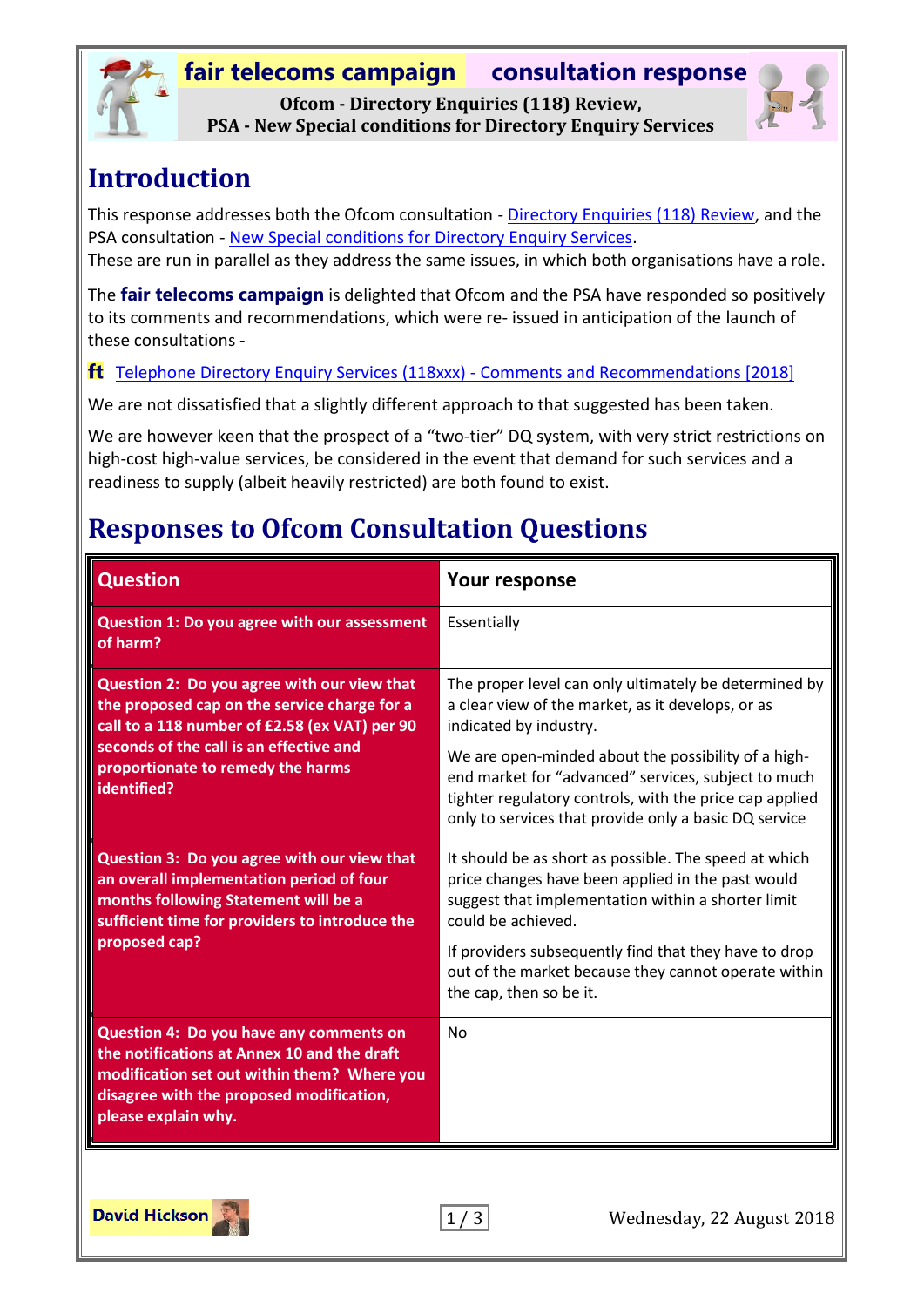#### **fair telecoms campaign consultation response**

**Ofcom - Directory Enquiries (118) Review, PSA - New Special conditions for Directory Enquiry Services**



#### **Responses to PSA Consultation Questions**

**Q1 Do you agree IVR-based promotions of DQ services on geographic numbers should only be done on numbers that are active and used for other purposes? Do you agree that the proposed requirement will not impact on the promotion of legitimate DQ services? If not, are you able to provide evidence to demonstrate an impact on legitimate DQ services?**

We have some concerns that the specification "active" may not be sufficient to fully address improper promotions of particular DQ, or indeed any other premium rate, service.

This is an issue that should be kept clearly under review with a readiness to apply a proper interpretation of whatever term is used in the final regulatory statement, to ensure propriety.

#### **Q2 Do you agree that mandated provision of pricing information upon onward connection will not impact ongoing provision of either DQ services or the consumer experience when using them? If not, please provide supporting information**

The intention is surely that the changes will have an impact. Where an enquiry is made on a device able to accept text messages, the justification for onward connection at the same rate which applies to the process of making an enquiry is very weak.

We see this service as one which applies only to very few DQ users, who may be in a position (e.g. driving) which prevents them from noting a number and making another call. (There is indeed an argument that drivers should be discouraged from making calls at all, as opposed to automatically answering incoming calls.

If onward connection is seen as being a valuable feature as part of a DQ service, there is an argument that it should be restricted to services using a particular group of Service Charge Codes. I refer to those codes associated with a high initial (or first minute) charge, but a much lower rate for successive minutes. This would allow the cost of providing the enquiry service to be recovered, without applying an inappropriate rate to the cost of the ongoing connected call.

It is however imperative that full awareness of the ongoing charge (including the ongoing imposition of the Access Charge) is achieved before an on-going connection is made. This must require call recording, so that any dispute by the caller can be resolved.

A related issue is the requirement for all providers of Premium Rate Services to terminate calls as soon as conversation has ended. There have been many cases where consumers have remained connected to Premium Rate services after conversation has ended, possibly due to some failure with their handset to terminate their call.

Both parties to a telephone conversation have a duty to terminate the call once conversation has ended. This is especially true where the called party is earning money from a "dead" open connection.